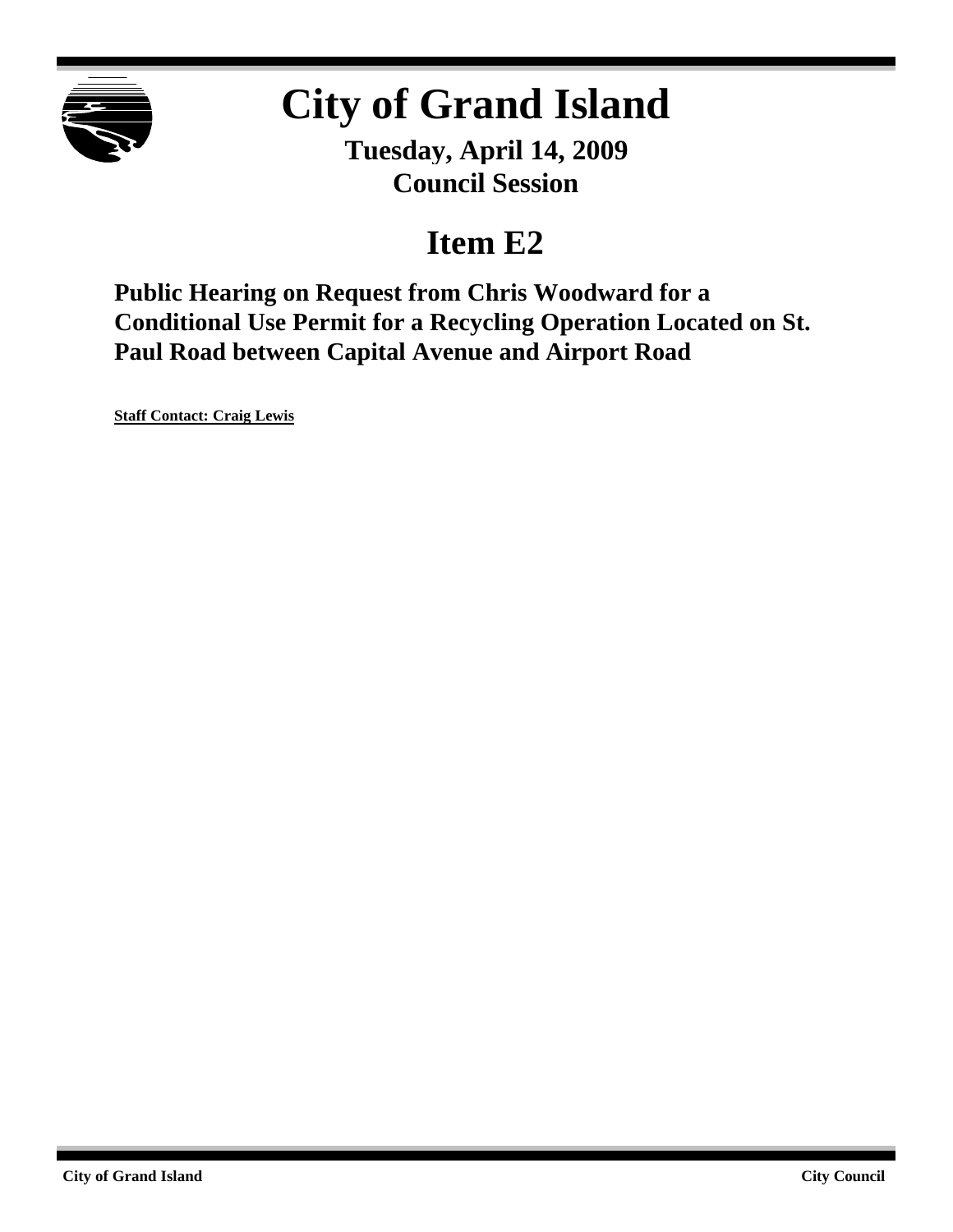# **Council Agenda Memo**

| <b>From:</b>    | Craig Lewis, Building Department Director                                                                                                                                                            |
|-----------------|------------------------------------------------------------------------------------------------------------------------------------------------------------------------------------------------------|
| <b>Meeting:</b> | April 14, 2009                                                                                                                                                                                       |
| Subject:        | Request of Chris & Scott Woodward Representing Clark<br>Brothers Sanitation for Approval of a Conditional Use<br>Permit to Allow for the Operation of a Recycling Center<br>at 3105 N. St. Paul Road |
| Item $#$ 's:    | $E-2 & H-1$                                                                                                                                                                                          |
| $Presenter(s):$ | Craig Lewis, Building Department Director                                                                                                                                                            |

#### **Background**

This request is for the approval of a Conditional Use Permit to allow for the operation of a Recycling Center at the property referenced above. A conditional use permit is required by the City Code as the property is currently zoned M-2 Heavy Manufacturing. That zoning classification lists as a specified conditional use a salvage yard. The City Code defines salvage yards as any building, lot, yard or premise used for the collection, processing, salvage, storage, bailing, or shipping of junked vehicles, vehicle parts, paper, cardboard, glass, plastic, metals, rags, scrap materials, junk, or material similar to those listed herein.

The operation of a recycling center would fall within the category of a salvage yard and is required to receive approval of the City Council in the form of a conditional use permit.

#### **Discussion**

The request is for approval to operate a recycling facility in conjunction with the current operation of Clark Brothers Sanitation. The City Code sections 36-101 and 36-106 specifies standards for industrial uses and physical appearance standards for salvage yards.

Section 36-106. Conditional Uses; Salvage Yards;

All salvage yards shall be subject to the following conditions as part of their permitted conditional use: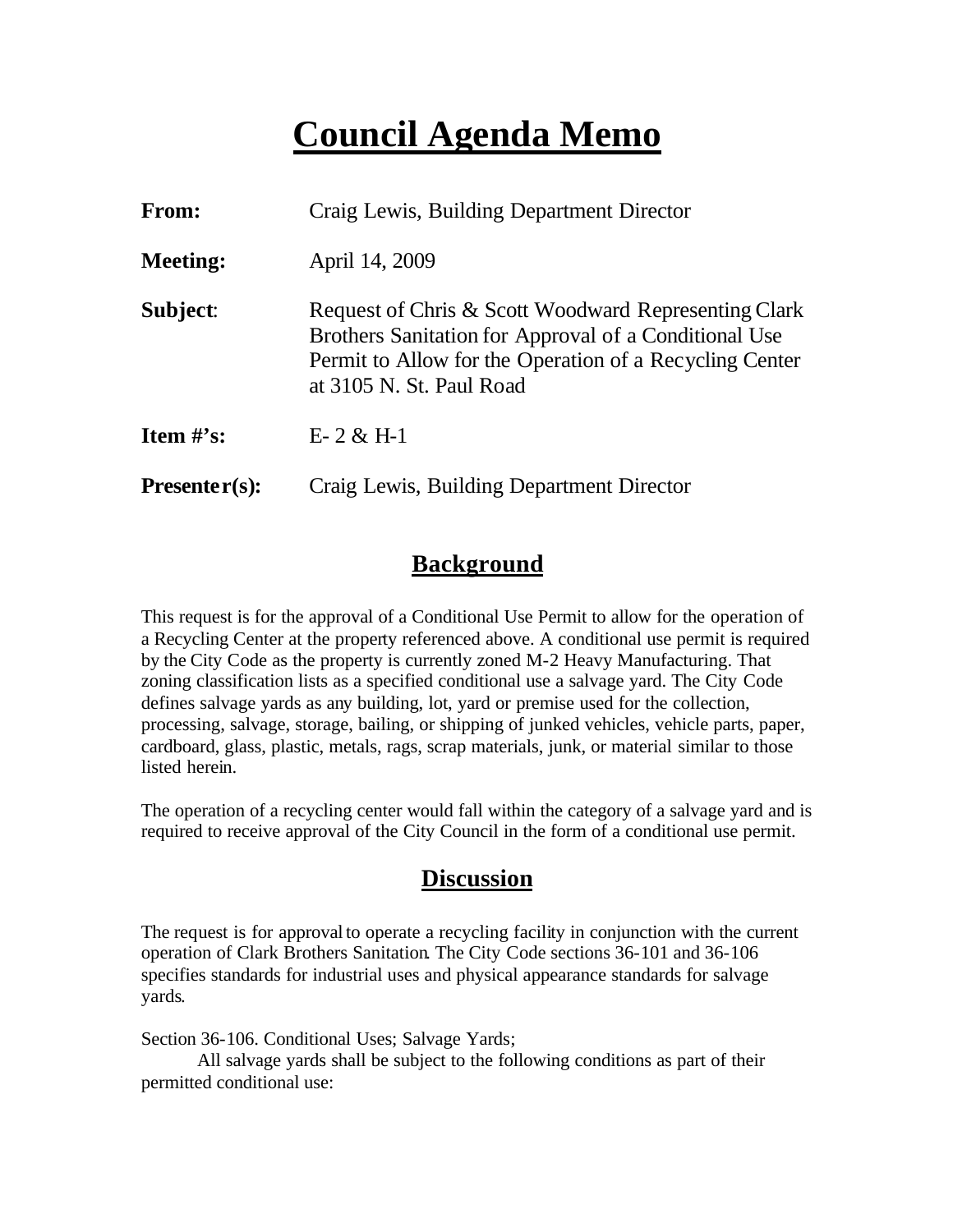(A) In addition to the information required pursuant to 36-88, an application for a conditional use for a salvage yard shall include a site plan for the premises showing the layout of the proposed operation, building and infrastructure locations, property dimensions, drainage and landscaping.

(B) All structures located or constructed on the salvage yard premises shall comply with the Grand Island City Code and all applicable building, electrical, plumbing, and fire codes.

(C) All hazardous materials and regulated waste shall be received, stored, and disposed of in accordance with state and federal laws and the rules and regulations of the U.S. Environmental Protection Agency and the Nebraska Department of Environmental Quality.

(D) All operations of a salvage yard, including those which are ancillary and indirectly related to the salvage yard such as administration, parking, equipment and or container storage shall be conducted on the premises subject to the permitted conditional use.

(E) All premises on a salvage yard shall be kept and maintained in a clean and orderly manner, using the best practices of the industry, with no loose garbage, litter, refuse or waste materials on the premises except those kept in short term storage for processing. The persons operating the salvage yard shall on a regular and routine basis inspect all areas adjacent to the salvage yard and clean up any materials which originated from the salvage yard.

(F) Physical Appearance: Salvage yards and other similar operations shall be effectively enclosed or shielded from adjacent properties on all sides by means of a sightobscuring fence at lease eight (8) feet in height, in good repair, and constructed of conventional fence materials and techniques as approved by the Chief Building Official. No inventory or salvage materials of any nature may be stacked within fifty (50) feet of the fence to a height greater than said fence.

Because this request will include composting yard waste similar to that which the City does at the transfer station, it may be appropriate to include additional condition to regulate that additional operation.

(G). All yard waste composting operations shall be located at least 600' from St Paul Road and 12' from the north, south, and east property lines. Yard waste composting shall be turned and screened at least once each 30 days.

#### **Alternatives**

It appears that the Council has the following alternatives concerning the issue at hand. The Council may:

- 1. Approve the request for the Conditional Use.
- 2. Disapprove or /Deny the Request.
- 3. Modify the Conditional Use Permit to meet the wishes of the Council.
- 4. Table the issue.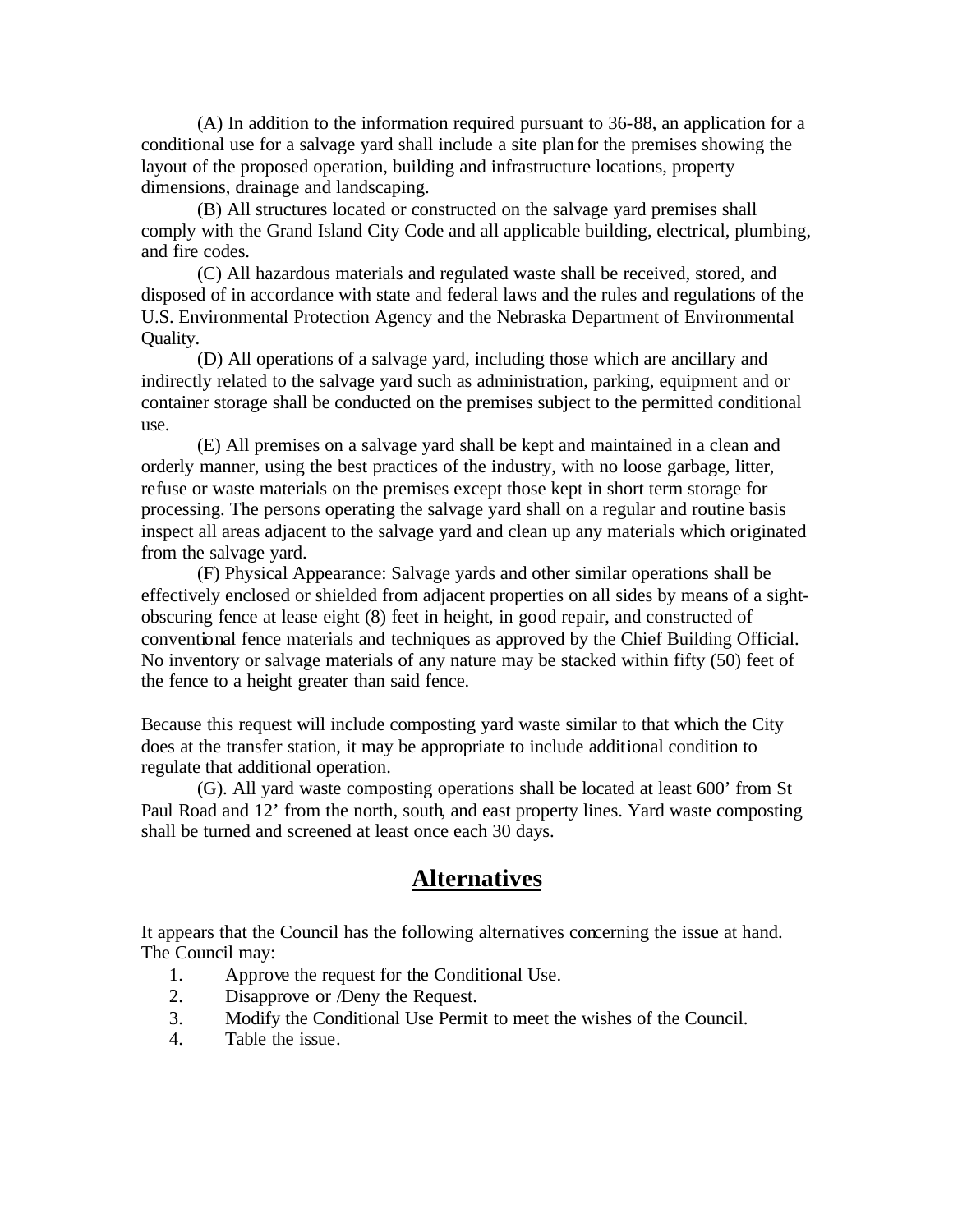### **Recommendation**

City Administration recommends that the Council approve the conditional use permit to allow for a salvage yard with the conditions required in the City Code and identified in the Staff memorandum.

## **Sample Motion**

Move to approve the request for a conditional use permit with the conditions as identified in the departmental memorandum.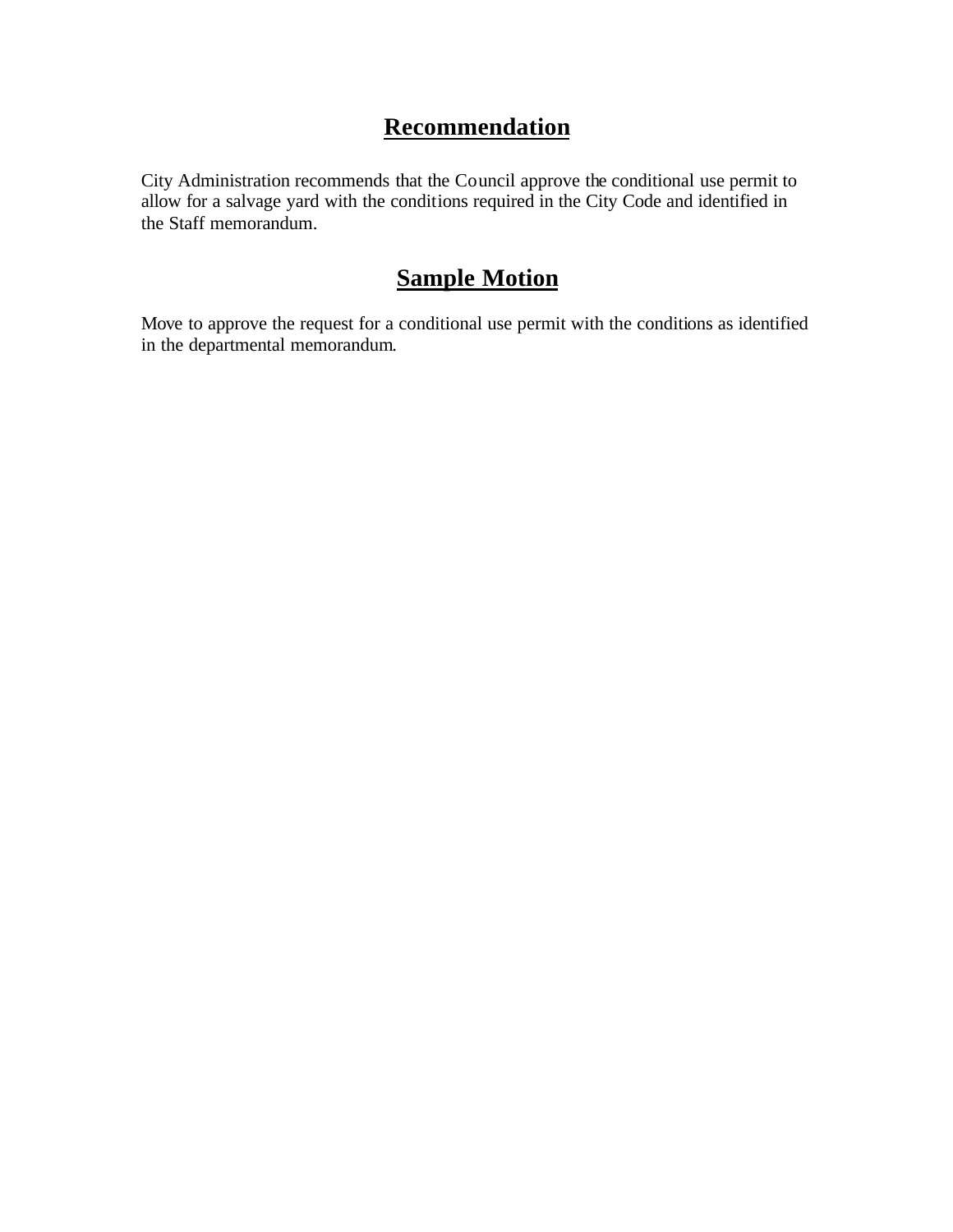

Non-Refundable Fee: Return by: Council Action on:

#### **Conditional Use Permit Application**

| pc: | Building, Legal, Utilities |
|-----|----------------------------|
|     | Planning, Public Works     |

- 1. The specific use/construction requested is: RECYCLING OF PAPER, METAL CANS, PLASTICS AND YARDWASTE
- 2. The owner(s) of the described property is/are: LTSC, INC. DBA CLARK BROTHERS SANITATION
- The legal description of the property is: WASHINGTON TWP GARDEN PLACE LT 3 X N 40' & N 1/2 LT 4 3.

3105 ST. PAUL RD

HEAVY MANUFACTURING/AGRICULTURAL

The address of the property is: 4.

The zoning classification of the property is: 5.

Existing improvements on the property is: 6. **NONE** 

The duration of the proposed use is: 7.  $10 + **YEARS**$ 

- 8. Plans for construction of permanent facility is: 1-2 YEARS
- 9. The character of the immediate neighborhood is: LIGHT RESIDENTIAL WITH NEARBY SOD FARM
- 10. There is hereby attached a list of the names and addresses of all property owners within 200' of the property upon which the Conditional Use Permit is requested.

11. Explanation of request: WE WANT TO USE THIS LAND TO TAKE ALL OF OUR RECYCLABLE MATERIALS. THERE THE MATERIALS WILL BE SORTED AND PROCESSED FOR SHIPPING. WE WILL PLAN ON BUILDING A RECYCLING FACILITY IN WHICH ALL THE MATERIAL OTHER THAN YARD WASTE WILL BE PROCESSED. THE YARD WASTE WILL BE WINDROWED AND COMPOSTED ON THE EASTERLY MOST PART OF THE PROPERTY, SO AS TO AVOID HOMES. OUR SISTER COMPANY IS CURRENTLY OPERATING A **STMTLAR** FACILITY IN HASTINGS.

I/We do hereby certify that the above statements are true and correct and this application is signed as an acknowledgement of that fact.

 $Owners(s)$ 

Please Note: Delays May Occur if Application is Incomplete or Inaccurate.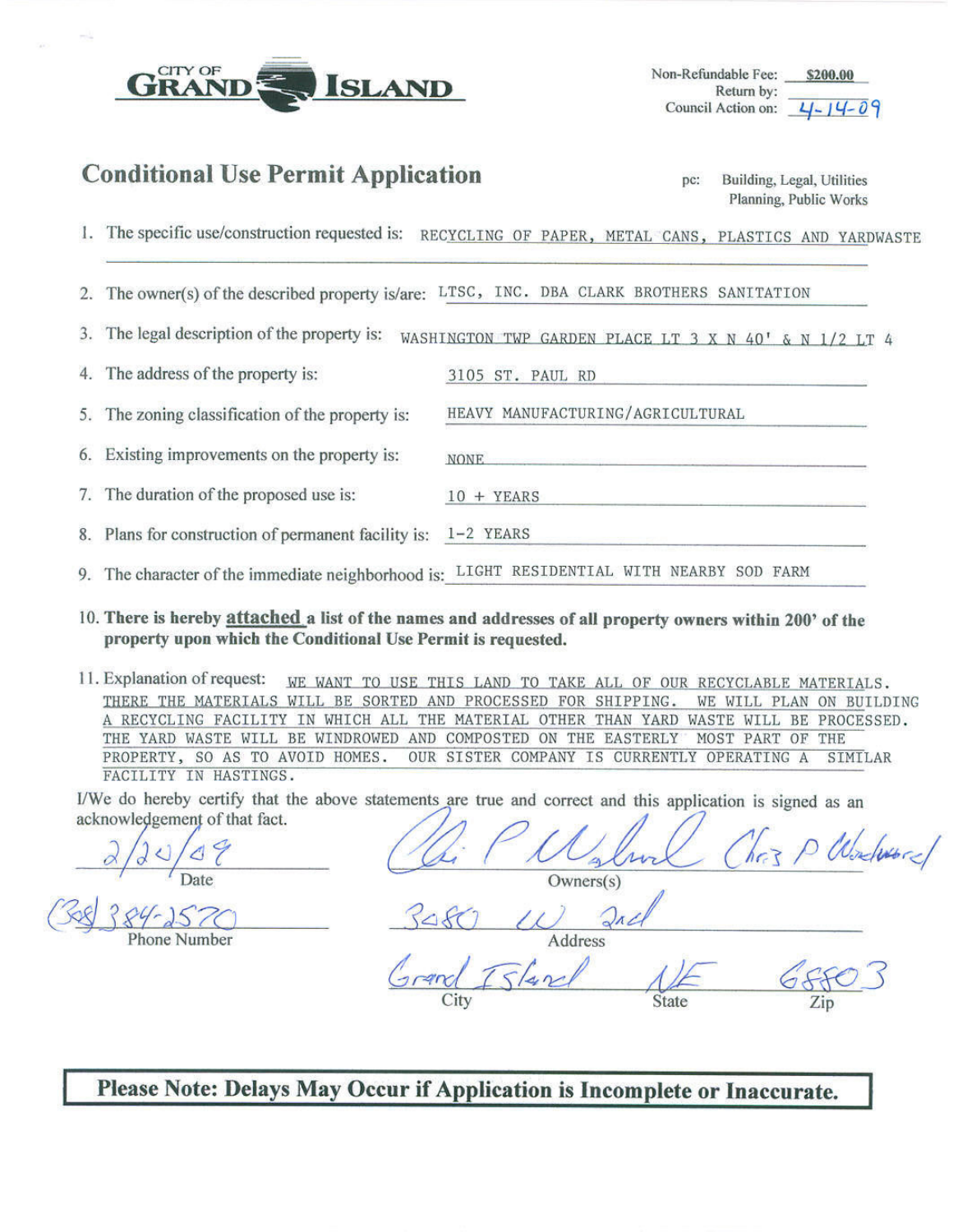## **City of Grand Island Mapsifter**



Terrascan, Inc.

- $\star$ TOTAL AREA OF SITE 15.82 ACREAS
- BUILDING WILL BE 300' FROM ST. PAUL RD  $\star$
- COMPOST AREA WILL BE OVER 600' FROM ST. PAUL RD  $\star$
- LAND DIMENSIONS 326' X 1554'  $\frac{1}{N}$